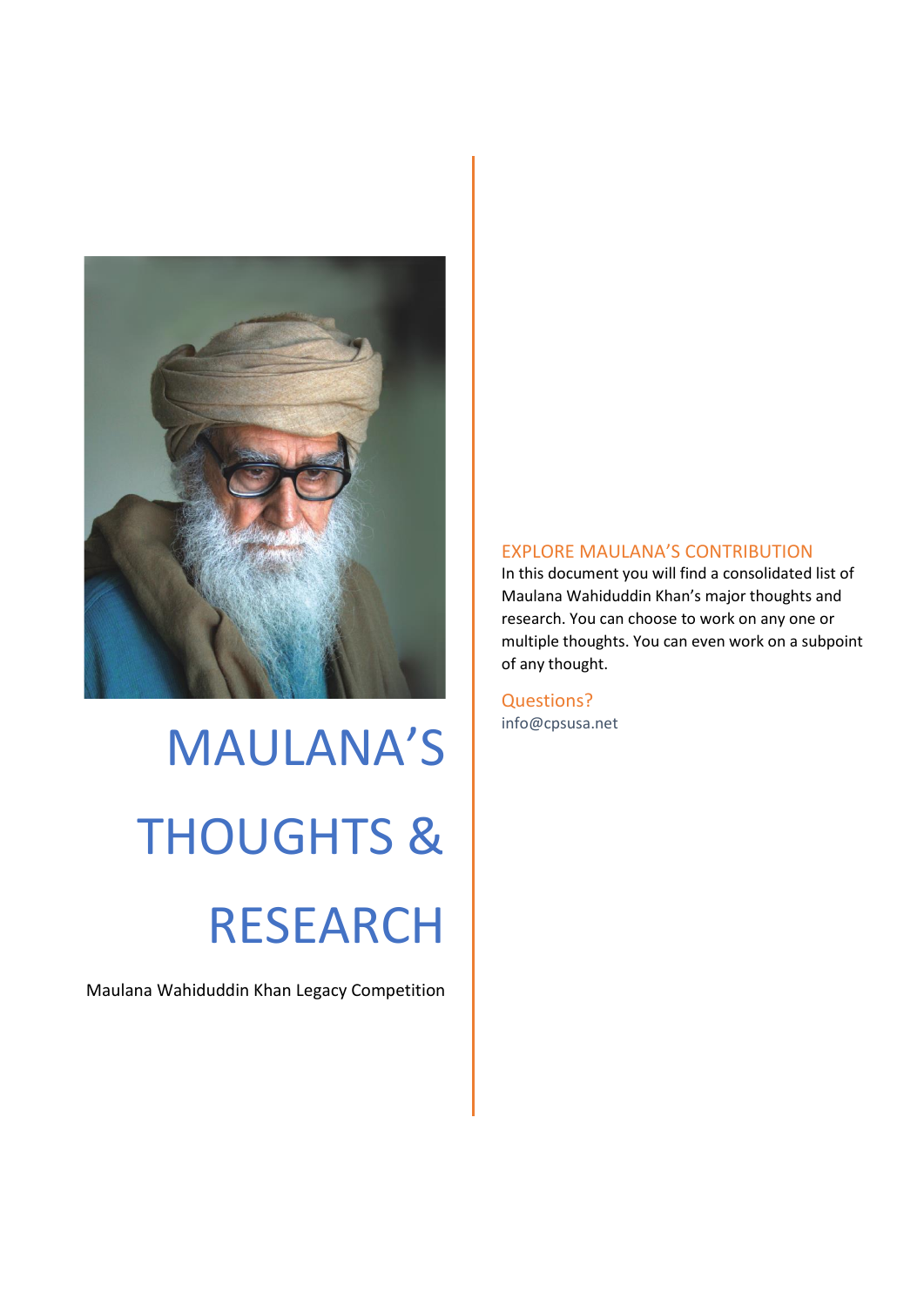# List of Maulana's Thoughts and Research

# **Contents**

# <span id="page-1-0"></span>ISLAM AS IT IS

- Existence of God
- Historical Prophet
- Islam and Science
- Intellectual Development in Religion
- Fiqh in Islam
- Ijtihad
- Rediscovering Islam
- Spirit of Islam
- Islam on Other Religions

## <span id="page-1-1"></span>QURAN FOR ALL HUMANITY

- Clear and Peaceful Quran Translations and Commentary
- Quran and Science
- Quranic Wisdom
- Quran in Every Home (Musnad Ahmad Hadith)

## <span id="page-1-2"></span>QURAN'S MESSAGE: CREATION PLAN OF GOD

- Man's Search for Truth
- Free Will and Destiny
- Religious Freedom in Islam
- Life is a Test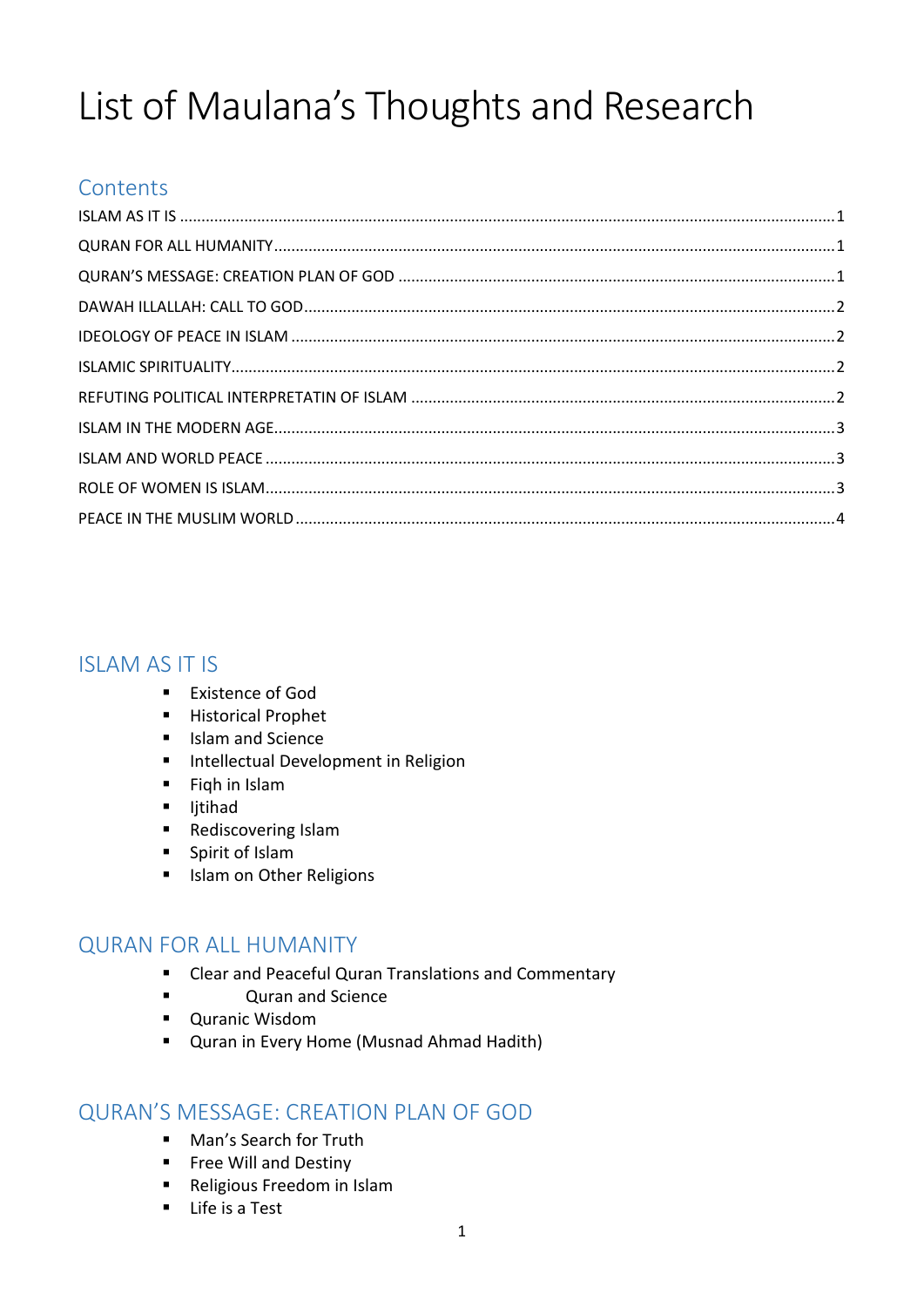- Explaining the Problem of Evil
- Ideology of Life based on Pragmatism
- Accountability to God and Judment Day
- Individual-Based Salvation
- Tazkiyah: Purification of the Soul
- Paradise: For Purified Souls

#### <span id="page-2-0"></span>DAWAH ILLALLAH: CALL TO GOD

- Prophet Muhammad: Mercy for All Mankind
- Quran for All Humanity
- The Vision of Islam
- Shahadat: Witness of God, Not Martyrdom
- Dawah illah—Fard-e-Ayn
- Call of the Quran
- Ghazwa-e-Hind

#### <span id="page-2-1"></span>IDEOLOGY OF PEACE IN ISLAM

- Hudaibya Model: Peace, Not Justice
- Peace for the Sake of Peace
- Ideology of Peace: Ignore Problems, Avail Opportunities

#### <span id="page-2-2"></span>ISLAMIC SPIRITUALITY

- Marefah or God Realization
- Tadabbur, Tafakkur, Tawassum: Contemplative Spirituality
- Tazkiyah: Re-engineering of Minds towards Peace and Spirituality
- Deconditioning of the Mind
- Positive Personality Development
- In Giving We Receive
- Blame Thyself, No Complaint
- Paradisical Personality
- Nafs-e-Mutmain-Complex-Free Soul

#### <span id="page-2-3"></span>REFUTING POLITICAL INTERPRETATIN OF ISLAM

- Root Cause of Muslim Violence: Political Interpretation of Islam
- Islam and Politics
- Refuting Political Interpretation of Islam
- Critique of Extremism
- Islam's Target: Islamization of Man, Not State
- Arguments Against Suicide Bombings
- Darul Islam, Not Darul Kufr & Darul Harb
- No Jihad Against Secular Governments
- No Jihad Against Muslim Rulers
- The True Jihad: A Peaceful Struggle, Not Qital
- Difference Between Enemy and Attacker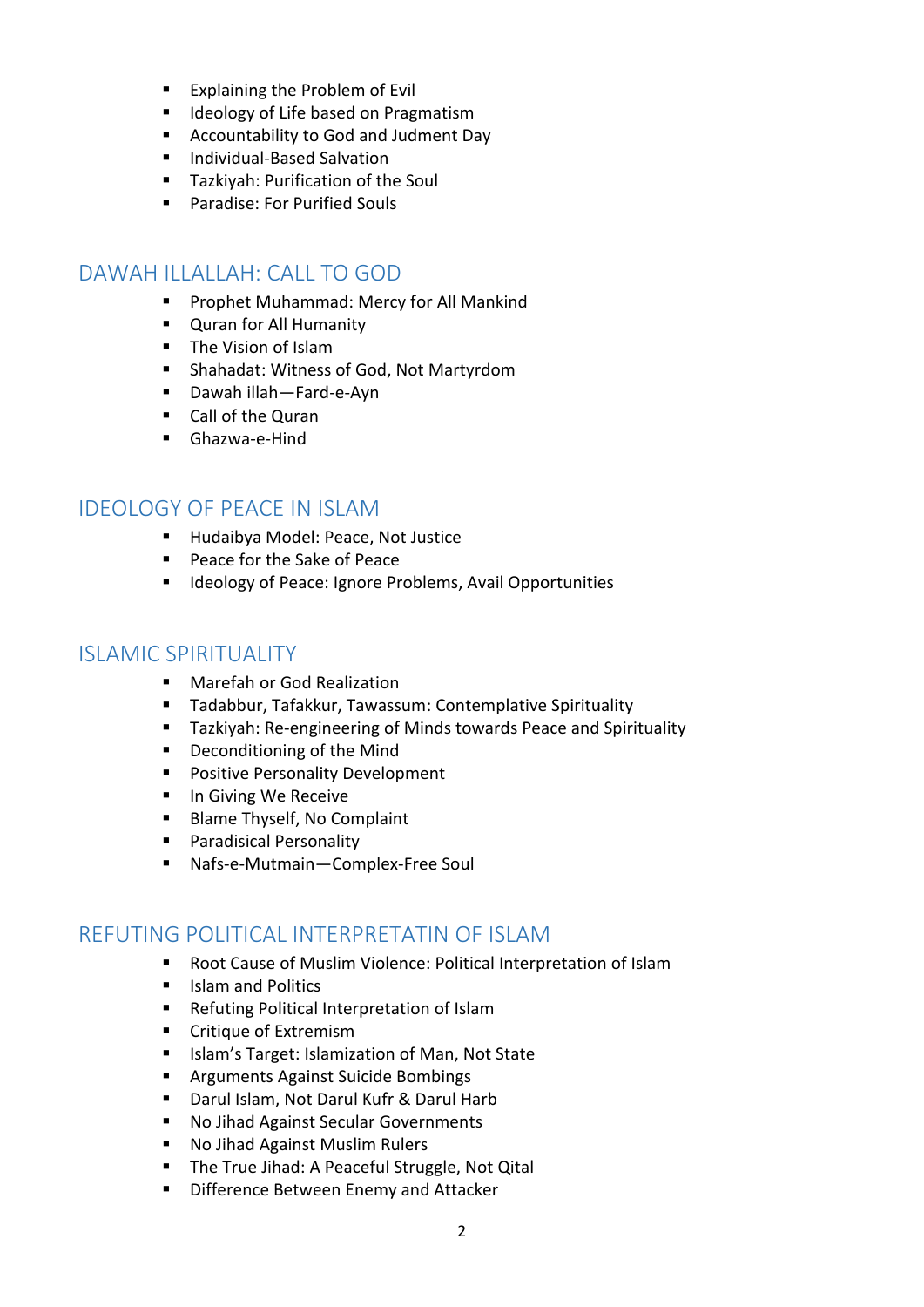- Conditions for Qital, War in Islam
- On Terms Kufr and Kafir
- No More Fitna Today
- Islam: Religion to Follow, Not Enforce
- Countering Violent Extremism
- Solution to Muslim Militancy
- Islamic Counter-Ideology of Peace

#### <span id="page-3-0"></span>ISLAM IN THE MODERN AGE

- Quran
- Quran-The Preserved Book of God
- Prophet Muhammad: Prophet of Peace
- Sunnah and Prophetic Wisdom
- Islam—Voice of Human Nature
- Differentiate between Islam & Muslims
- Islam Todav
- Intellectual Freedom in Islam
- Islam and Democracy
- Islam and Secularism
- Fatwas: Opinions, Not Laws
- Role of Ulama

#### <span id="page-3-1"></span>ISLAM AND WORLD PEACE

- Islam: An Ideology of Peace
- Principle of Non-Confrontation and Avoidance Peace for the Sake of Peace
- How to Establish Peace in the Holy Land?
- Peace in Kashmir
- Ghazwa-e-Hind
- Advnet of the Age of Peace
- Islam in Pluralistic Societies
- Nationalism
- West is Benefactor of Muslims
- Age of Opportunities
- Interfaith Dialogue for Mutual Learning, Not Debate or Uniformity
- Conflict Resolution for Peace-Making

#### <span id="page-3-2"></span>ROLE OF WOMEN IS ISLAM

- Position of Women in Islam
- Equal in Respect; Different in Role
- Polygamy
- Divorce
- Hijab
- Leading a Successful Family Life
- Intellectual Partnership